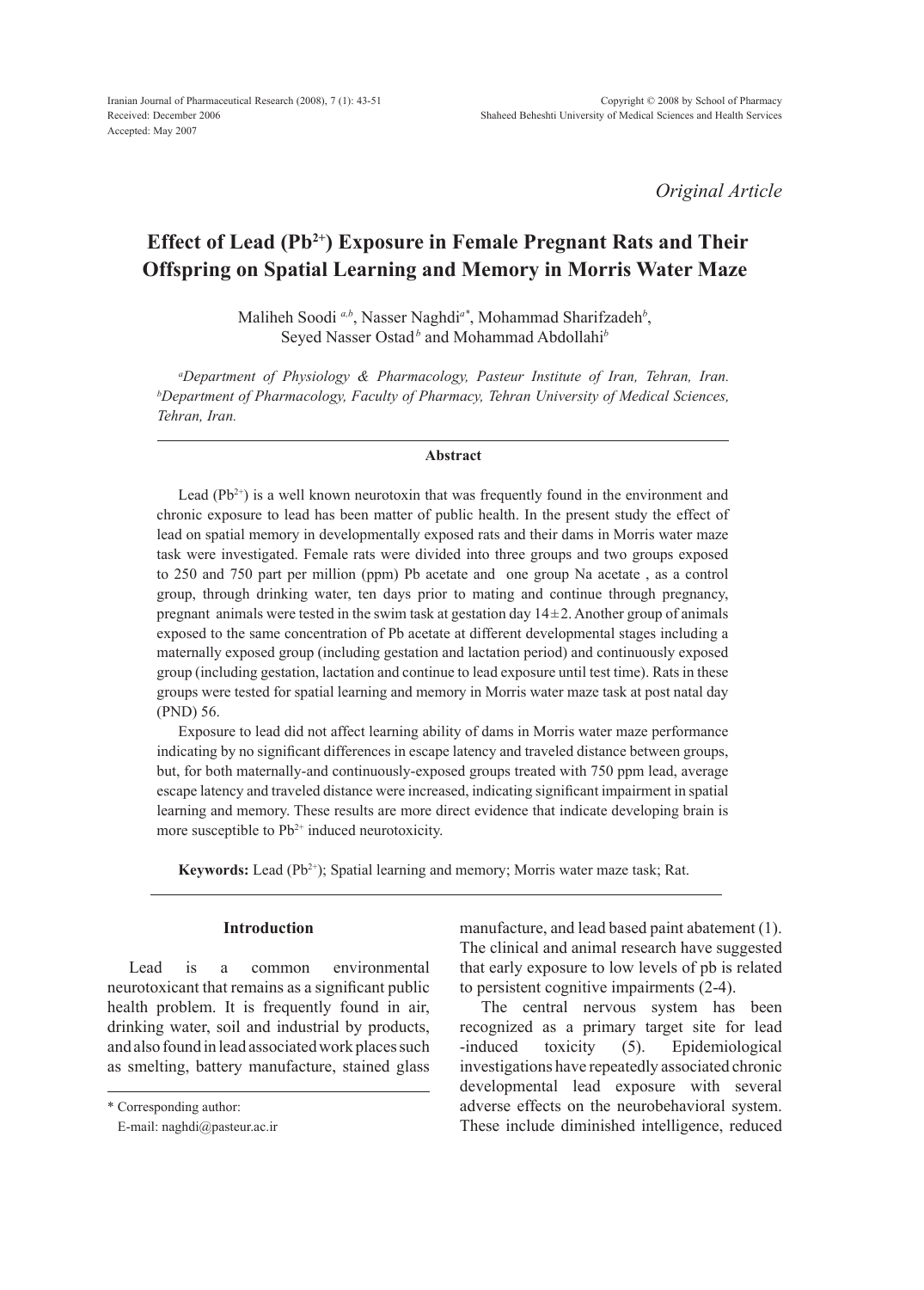learning and memory capacities and deficient IQ scores in children (6, 7). Also animal study indicated similar neurological abnormalities and memory deficit following exposure to  $Pb^{2+}$ during gestation or developmental period (8).

These effects have been shown to persist in the adulthood, after exposure has ceased and body burdens have diminished (9).

Neurotoxic effects of lead on different site of brain were reported by several studies but the hippocampus has been the focus of much research on lead effects. Hippocampus is an area, known to undergo morphological changes in rats exposed to lead during development (10). Also it is reported that effect of lead on NMDA (a glutamate receptor) on hippocampal cells is greater than on cortical cells. (11) These finding support the hypothesis that hippocampus is specifically vulnerable to lead. The hippocampus has been shown to be necessary for several types of learning and memory formation in rat and other mammals (12). Also, it is reported that the hippocampus plays a particularly important role in processing and remembering of spatial and contextual information (13) and there is some evidence from animal studies that alternations in the hippocampus disrupt the animal's ability to learn spatial relations (14).

It appears that children are more sensitive to lead intoxication than adults (15) and because of that the effect of chronic lead exposure on developmental individuals have received considerable attention, and therefore, scarce information of lead exposure on the cognitive functions of adult animals is available. In this study, we evaluated performance of female pregnant rats in Morris Water Maze that exposed to lead ten days prior to mating and during pregnancy and their offspring at postnatal day 56 (PND 56). The relationship of learning and memory between dams and offspring has been considered.

## **Experimental**

## *Animals*

Adult female Albino-wistar rats were obtained from the breeding colony of the Pasture Institute of Iran. They were housed in a temperature and light controlled room under a 12/12h light/dark cycle (light on at 07:00) with food and water provided ad libitum.

# *Experiments*

## *Experiment 1*

The aim of this experiment was to assess the effect of lead exposure on female pregnant rats. The animals were divided into three groups and exposed to 250 and 750 ppm Pb as Pb acetate and Na acetate through drinking water, ten days prior to mating. To prevent the formation of Pb precipitate, 0.5 ml of glacial acetic acid was added while stirring to prepare 1000 ml of both solutions (Na and Pb), all solutions prepared freshly (16). Two female and one male rat housed in each cage to mating for five days, then male rat from each cage was removed and female rats was screened for pregnancy, pregnant animals were tested in the swim task at gestation day  $14±2.$ 

### *Experiment 2*

The aim of this experiment is to assess the effect of lead exposure on offspring of female rats that were exposed to lead during pregnancy.

Another set of female rats were chosen and received the same concentration of Pb acetate through the same manner mentioned above, for dams exposure to Pb acetate continued throughout gestation and lactation. Litters were culled to eight pups on postnatal day 1 (PND 1). Whenever possible, only male rats were kept within the litter and females were kept just to maintain equal litter sizes. Pups were weaned at 21 days of age and in each lead treated groups divided into two groups, maternally exposed group which weaned on control diet, then exposed to lead only during pregnancy and lactation, continuously exposed group which weaned on dams diet and treated with this diet until experiment time that was 56 days of age. Only male rat was tested and all rats were tested for Morris water maze at 56 days of age. Maternal body weight and fluid consumption were measured on a weekly basis throughout pregnancy and lactation, also, litters body weight from birth time until experiment time (PND 56) were measured on a weekly basis.

*Morris water maze task* Behavioral testing of pregnant and PND56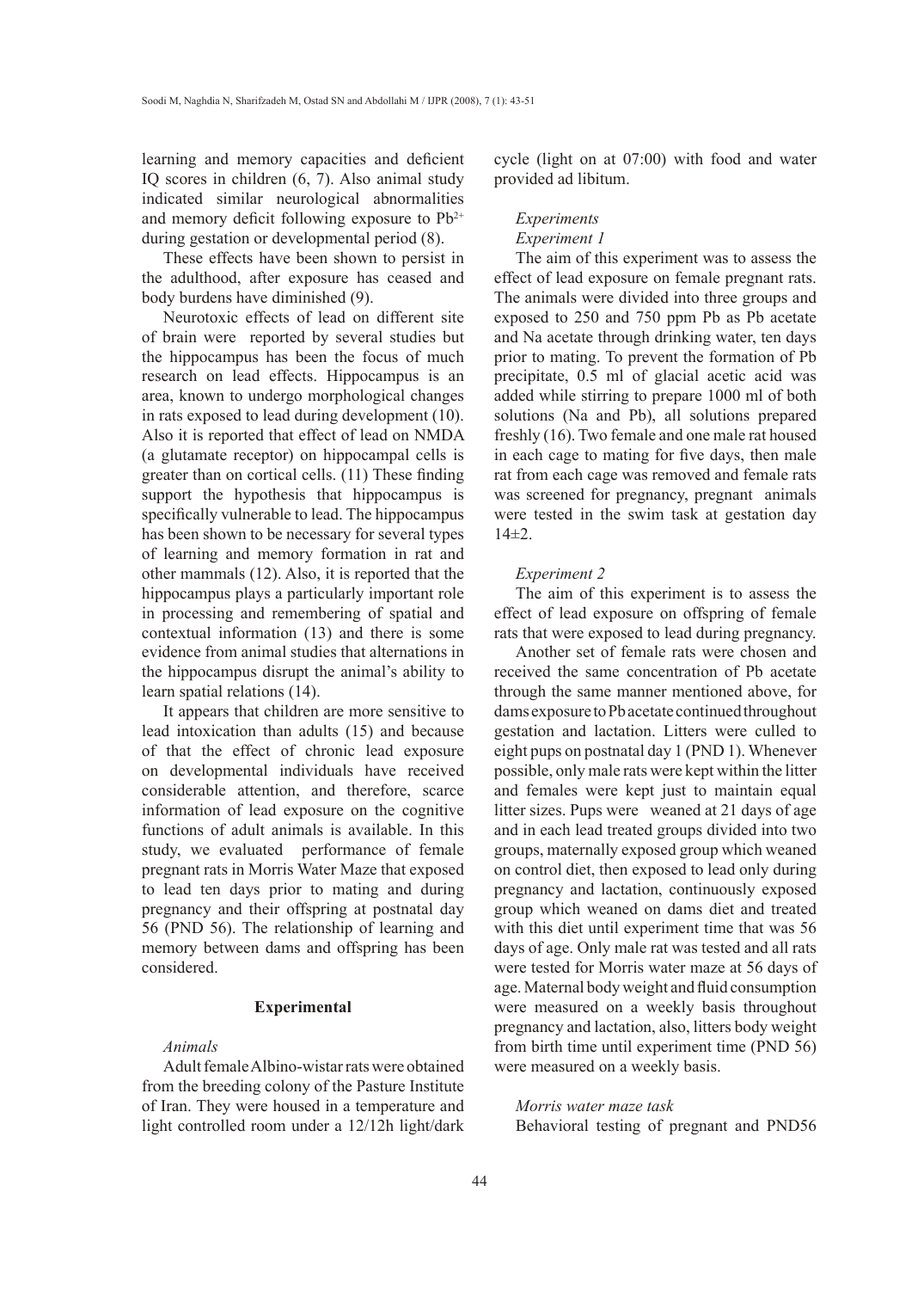*Effect of Lead (Pb2+) Exposure in Female Pregnant Rats and ...*

rats in all groups were conducted in Morris water maze. The water maze was a black circular tank (136 cm) in diameter and 60 cm in height. The tank was filled with water  $(20\pm2\degree C)$  to a depth of 25 cm and was located in a room containing several extra maze cues. The Plexiglas escape platform used for the spatial task was submerged at a depth of 1 cm of water surface. Rats received one training block consisting of four trials in a day and were tested on four consecutive days. A trial was started by placing the rat in the pool facing the wall in one of four quadrants delineated by marks at the four cardinal directions. Rats were allowed to swim to the hidden platform and the escape latency (time to find the hidden platform) and path length (distance traveled to the hidden platform) were recorded. If an animal did not escape within 90 s, it was manually guided to the escape platform by the experimenter. Rats were allowed to rest on the platform for 20 s between each trial. This procedure was repeated with each rat from starting positions in all four quadrants. The submerged platform was located in the same quadrant on every trial. Visual test were performed by extending a flag above the water level from the submerged platform and located it in adjacent quadrant The maximum time allowed was the same as the original training sessions. This test was performed on the last day of training. This procedure is believed to provide information on the possible non-specific effects involving motor, visual, or motivational abilities unrelated to learning and memory. In an effort to further characterize the potential effects of Pb on other factors which may influence the ability of the rat to learn the spatial task, swim speed for each rat was measured during training (17, 18).

## *Determination of lead in brain*

Brain  $Pb^{2+}$  levels were determined by graphite furnace atomic absorption spectrometry as described previously (19). For measurement of  $Pb^{2+}$  in the brain, animals were anesthetized and then transcardially perfused with 100 ml of normal saline to remove blood from the brain tissue then the whole brain was collected. To prepare 10% (w/v) brain homogenates, the whole brain was homogenized at an appropriate mixture of 0.5 N nitric acid, 0.5 N perchloric acid and 0.01% Triton X-100. To determine  $Pb^{2+}$  concentration in samples the same volume of each samples and 0.2% magnesium nitrate (as a modifier) was mixed and 10 µl was injected into graphite furnace of atomic absorption spectrophotometer. Because the homogeneity of regional  $Pb^{2+}$  concentration in the rat brain has been reported (20), we elected to use the whole brain.

#### *Statistics*

We used repeated measure analysis of variance (RANOVA) to assess daily performance of rats in each group and one-way ANOVA to assess differences between groups. Post hoc analyses were made by Tukey's test. A P value of 0.05 or less was considered statistically significant. All results have been shown as mean±SEM.

#### **Results**

#### *Experiment 1*

*Evaluation of escape latency and traveled distance during training days in the Morris water maze* 

During four days training in the Morris water maze for all groups in this experiment ,control, 250 ppm and 750 ppm PbOAc treated groups, escape latency and traveled distance measure decrease each day RANOVA analysis shows significant differences between days in control  $(F_{3,21}=49.05, p<0.0001$  for latency,  $F_{3,21}=47.5,$ p<0.0001 for traveled distance), 250 PbOAc treated  $(F_{3,21} = 46.87, p < 0.0001,$  for latency,  $F_{3,21}$ =55.3, p<0.0001 for traveled distance) and 750 PbOAc treated  $(F_{3,21} = 28.32, p \le 0.0001,$ for latency,  $F_{3,21} = 34.3$ ,  $p < 0.0001$  for traveled distance) groups, Tukey's post hoc analysis shows significant difference between the first day of training and the other days in all groups for escape latency and traveled distance measure ( Figure 1).

## *Effects of systemic administration of PbOAc on escape latency, traveled distance and swimming speed during training trials*

Statistical analysis of average escape latency, traveled distance and swimming speed during training days between control and PbOAc treated groups showed no significant differences for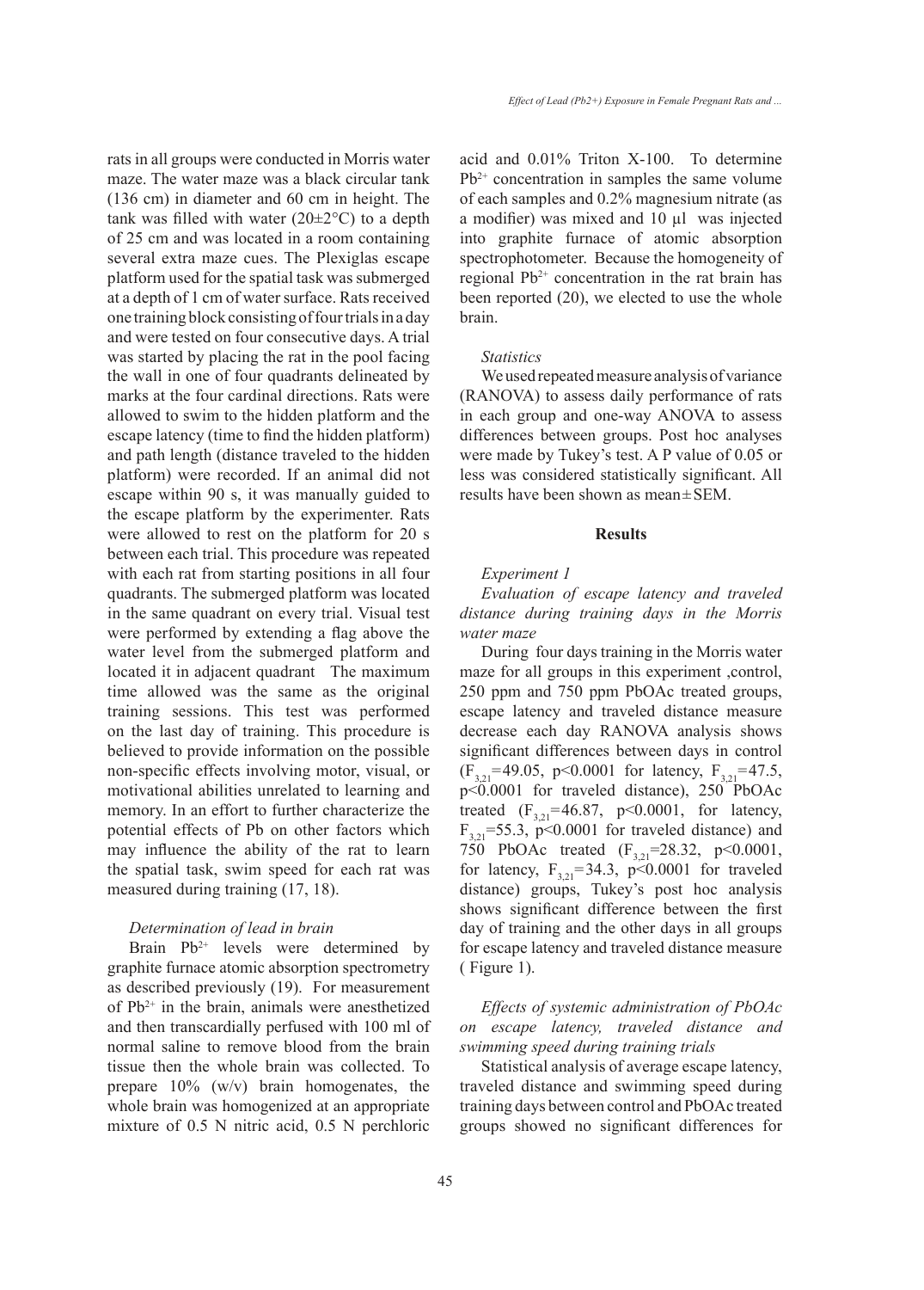

**Figure 1.** Comparison of learning between pregnant rats exposed to PbOAc. The figure shows that all groups of the animals learned how to find hidden platform. RANOVA analysis shows significant differences in escape latency (A) and traveled distance (B) within all groups, Tukey's post hoc analysis shows significant difference between the first day of training and the other days in all groups for escape latency (\*\*\*p<0.001) and traveled distance (\*\*\*p<0.001). Each bar graph shows Mean±SEM for 8 animals.

escape latency  $(F_{2.93} = 0.043, p=0.95)$ , traveled distance  $(F_{2,93}=0.028, p=0.97)$  and speed  $(F_{2,93}=0.15, p=0.85)$ . No significant differences in each day of training between control and Pb2+ exposed groups in latency (Day 1,  $F_{3,21}=0.24$ , p=0.78; Day 2,  $F_{3,21}$ =0.71, p=0.5; Day 3,  $F_{3,21}=1.7$ , p=0.2; Day 4,  $F_{3,21}=0.24$ , p=0.78) and traveled distance (Day 1,  $F_{3,21}$ =0.68, p=0.5; Day 2,  $F_{3,21} = 0.64$ , p=0.53; Day 3,  $F_{3,21} = 2.6$ , p=0.09; Day 4,  $F_{3,21}$ =0.19, p=0.82) were observed.

Performance of animals in visible platform in all groups were the same and there were no significant difference for escape latency  $(F_{2,21}=1.89, p=0.4)$  and traveled distance  $(F_{2,2}^{\text{max}}=2.1, p=0.1)$  between groups.

#### *Experiment 2*

*Evaluation of escape latency and traveled distance during training days in the Morris* 

*water maze* 

After four days training in the Morris water maze for all groups in this experiment, control, 250 ppm and 750 ppm PbOAc maternallyand continuously-exposed groups, learned how to find the hidden platform as indicating by decreasing escape latency and traveled distance measure each day, RANOVA analysis shows significant differences between days in control(latency,  $F_{3,27}=45.54$ , p<0.0001, traveled distance,  $F_{3,27} = 63.05$ , p<0.0001), 250 ppm PbOAc maternally exposed (latency,  $F_{3,27}$ =24.95, p<0.0001, traveled distance,  $F_{3,27}$ =17.42 p<0.0001), 250 ppm PbOAc continuouslyexposed (latency,  $F_{3,27}=58.63$ , traveled distance,  $F_{3,27}$ =63.21 p<0.0001), 750 ppm PbOAc maternally exposed (latency, F3, 27=28.05, p<0.0001, traveled distance,  $F_{3,27}$ =12.31, p<0.0001) and 750 ppm PbOAc continuouslyexposed (latency,  $F_{3,27}$ =75.29, p<0.0001, traveled distance,  $F_{3,27}$ =45.34, p<0.0001) groups. Tukey's post hoc analysis shows significant differences between the first day of training and the other days in all groups for escape latency and traveled distance measure. In control group significant differences were not observed between the second, third and forth days but in all PbOAcexposed groups significant differences were observed between the second and forth days (Figure 2).

*Effects of systemic administration of PbOAc on escape latency, traveled distance and swimming speed during training trials* 

Exposure of rats to  $Pb^{2+}$  in both maternallyand continuously-exposed groups increased their average escape latency and traveled distance during four days of training compared to control group that received NaOAc, One-way ANOVA analysis showed significant treatment effect (latency,  $F_{4,195}$ =4.05, p<0.01, traveled distance,  $F_{4,195}$ =5.24). Tukey's post hoc analysis showed significant difference between 750 ppm both maternally- and continuously-exposed groups and control group (Figure 3 A-B).Although There was also an increase in escape latency and traveled distance in animals that received PbOAc at 250 ppm concentration, but these changes were not significant (Figure 3 A-B). The swimming speed was not altered during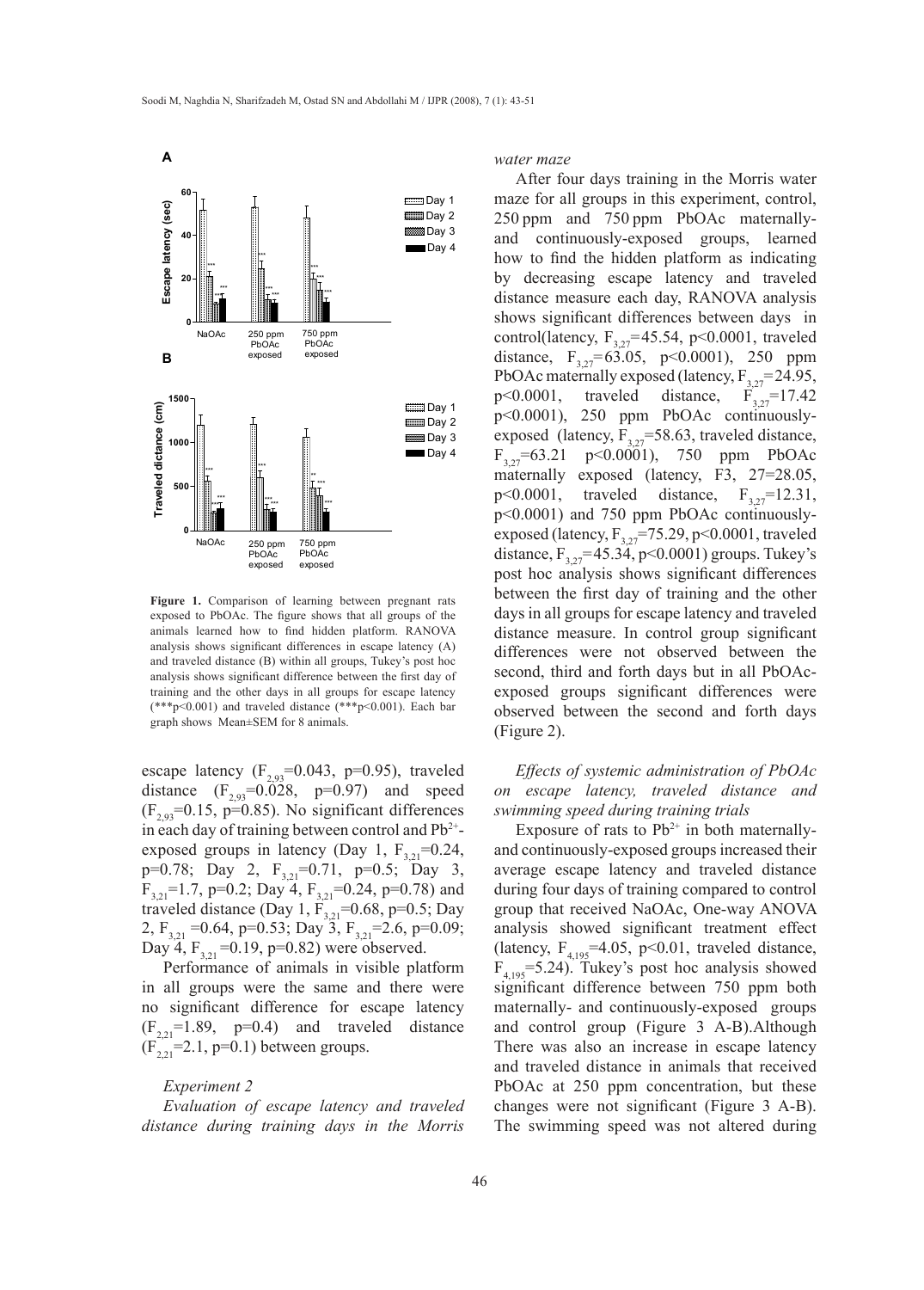

Figure 2. Comparison of learning between developmentally exposed rats to PbOAc in experiment 2. There are significant differences between the first day of training and other days in all groups  $(***p<0.001)$ ,  $(*)$  shows significant differences between the first day and the other days, (+) shows significant differences between the second and forth days, in control group significant difference were not observed between the second, third and forth days but in all PbOAc-exposed groups significant differences was observed between the second and forth days. Each bar graph shows Mean±SEM for 10 animals.

training trials in any of the animal groups, suggesting that  $Pb^{2+}$  exposure did not cause any motor disturbances involvement in performance tests. (Figure 3 C)

Comparison of animals in each day of training between control and  $Pb^{2+}$ -exposed groups indicated a significant difference in latency and traveled distance at the first (latency,  $F_{436}$ =5.3, p<0.01, traveled distance,  $F_{4,36}$ =4.6, p<0.01), second (latency,  $F_{4,36}$ =8.01, p<0.001, traveled distance,  $F_{4,36}$ =6.85, p<0.001) and third (latency,  $F_{4,36}$ =6.07, p<0.01, traveled distance,  $F_{4,36} = 5.1$ ,  $p < 0.01$ ) day of training (Figure 4) and post test analysis showed that the differences between750 ppm maternally-, continuously-exposed groups and control group were significant. On the forth day of training all none of the groups of animals including control, maternally and continuously  $Pb^{2+}$ -exposed rats



**Figure 3.** Average escape latency (A), traveled distance (B), and swimming speed (C) across all training days. The figures show both escape latency and traveled distance were significantly increased (\*p<0.05) in both maternally-and continuously-exposed groups treated with 750 ppm PbOAc compared to the control group. Similarly, both latency and traveled distance increased in maternally-and continuouslyexposed groups treated with 250 ppm PbOAc, but the changes were not statistically significant. The swimming speed in all groups show no significant differences (C). Each bar graph shows Mean±SEM for 10 animals.

showed no significant differences in escape latency  $(F_{4,36} = 2.25, p=0.08)$  and traveled distance  $(F_{4,36} = 1.3, p = 0.28)$  (Figure 4 A-B)

Average escape latencies measured using a visible platform were not significantly different for all groups (latency,  $F_{4,36}$ =2.1, p=0.1, traveled distance,  $F_{436}$ =1.9, p=0.19, (Figure 4). These results suggest that developmental Pb<sup>2+</sup> exposure had no effect on the motivational, visual or motor systems which that also contribute to their water maze performance.

*Measuring concentration of Pb2+ in the brain*  By the end of the training trials, exposure to  $Pb^{2+}$  at both 250 and 750 ppm concentrations on continuously-exposed groups and pregnant female rats, resulted in a significant increase in  $Pb^{2+}$  levels in the brain of rats compared to the control. Also, an increase in  $Pb^{2+}$  levels in the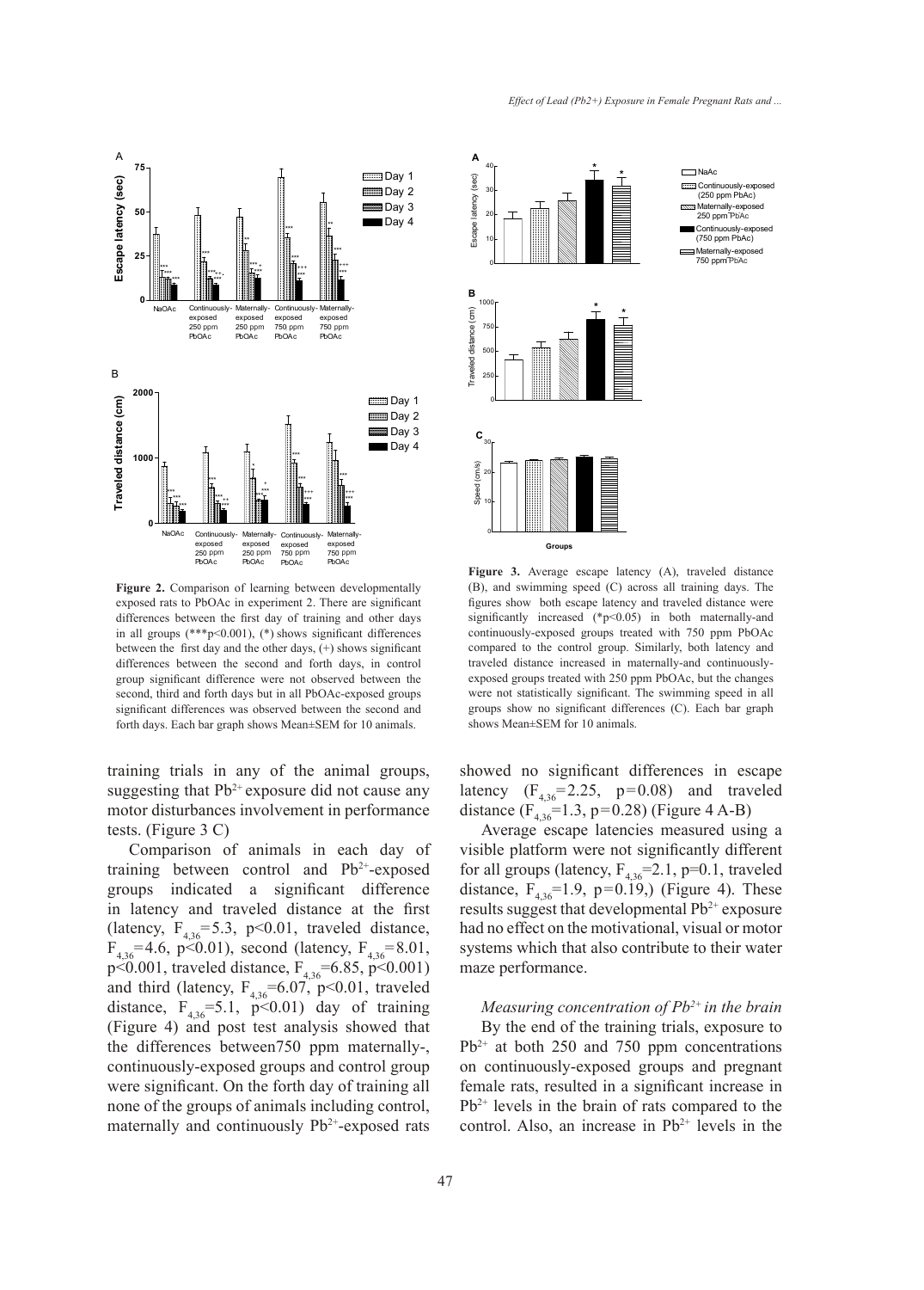

**Figure 4.** Comparison of escape latency (A) and traveled distance (B) during training days. The figures show the latency and traveled distance significantly increased in both maternally-and continuously-exposed rats treated with 750 ppm PbOAc at the first, second, and third days of training compared to the control group (\*p<0.05,\*\*p<0.01,\*\*\*p<0.00 1, respectively). There were no significant differences between the treated and the control groups at the forth day of training. In visible platform test there were no significant differences in escape latency and traveled distance. Each bar graph shows Mean±SEM for 10 animals.

brain of rats in PND21 (post natal day 21) was observed in all treated groups. It was also apparent that brain  $Pb^{2+}$  levels increased in PND21 in the maternally-exposed groups but they decreased to the control group levels in the test time,  $Pb^{2+}$ concentration in maternally exposed-groups in the test time did not significantly differ compared to control group (Table 1).

*Effects of PbOAc exposure on body weight and whole-brain wet weight to body weight ratio*

A small reduction in body weight was observed in Pb2+-treated groups at birth time and in both  $750$  ppm Pb<sup>2+</sup>-treated groups at PND56. Exposure to lead resulted in an increase in wholebrain wet-weight to body weight ratio on PND21 and in both 750 ppm  $Pb^{2+}$ -exposed groups at PND56 (Table 2). There were not any differences between control and Pb-treated groups in maternal body weight and fluid intake.

| <b>Table 1.</b> Pb <sup>2+</sup> levels in the rat brain |
|----------------------------------------------------------|
|                                                          |

| Exposure groups                             | Brain $Pb^{2+}$ (ng/g) |  |
|---------------------------------------------|------------------------|--|
| NaOAc <sup>+</sup>                          | $157.75 \pm 11.47$     |  |
| Continuously-exposed †<br>(250 ppm PbOAc)   | $470 \pm 55.1$ ***     |  |
| Continuously-exposed †<br>$(750$ ppm PbOAc) | $708.25 \pm 59.22$ *** |  |
| Maternally-exposed †<br>$(250$ ppm PbOAc)   | $183.5 \pm 20.21$      |  |
| Maternally-exposed †<br>$(750$ ppm PbOAc)   | $192.5 \pm 23.37$      |  |
| NaOAc<br>(PND21)                            | $141 \pm 20.6$         |  |
| PbOAc 250 ppm<br>(PND21)                    | $441 \pm 67*$          |  |
| PbOAc 750 ppm<br>(PND21)                    | $675.4 \pm 69.5$ ***   |  |
| <b>NaOAc</b><br>(pregnant female)           | $157 \pm 29.3$         |  |
| PbOAc 250 ppm<br>(pregnant female)          | $220 \pm 32.28*$       |  |
| PbOAc 750 ppm<br>(pregnant female)          | $395.5 \pm 44$ ***     |  |

**†** For all these groups, the test trials were conducted at PND 56. Brain samples were collected at the end of acquisition phase of the memory swim task. Thus, the actual ages of the rats were PND 59.

Each value represents the mean±SEM

Significant differences between control and treated groups  $(*p<0.05, **p<0.01, **p<0.001)$ (PND: postnatal day)

## **Discussion**

The present study indicates that the exposure of pregnant female rats to lead had no effect on spatial learning and memory in Morris water maze task as both escape latency and traveled distance had no significant differences between PbOAc exposed groups and control group during training days. Also it is shown that their offspring that continue to be exposed to lead after birth through breast milk and after that through drinking water, impaired in spatial learning and memory in Morris water maze task, indicated by increased average escape latency and traveled distance during training days compared to control group. Exposure of the rats to  $Pb^{2+}$  (750 ppm) in both maternally-and continuously-exposed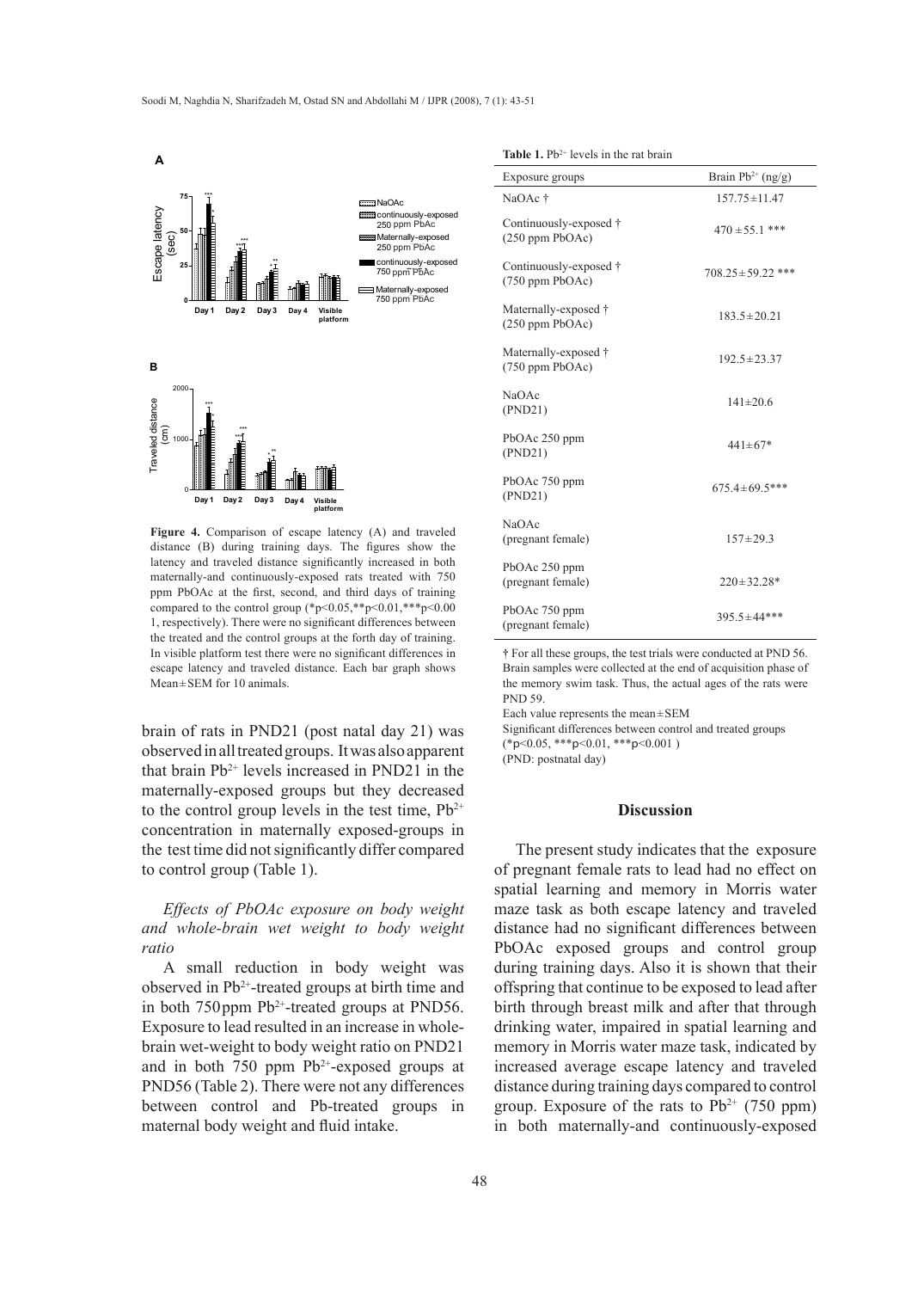| Exposure groups                                 | age               | Body Weight (g)    | Brain/Body<br>Weight $(\%)\dagger$ |
|-------------------------------------------------|-------------------|--------------------|------------------------------------|
| NaOAc                                           | At birth          | $5.98 \pm 0.1$     |                                    |
|                                                 | PND <sub>21</sub> | $41.52 \pm 0.63$   | $2.39 \pm 0.07$                    |
|                                                 | PND <sub>56</sub> | $237.1 \pm 3.99$   | $0.73 \pm 0.0135$                  |
| Continuously-exposed<br>$(250$ ppm PbOAc)       | At birth          | $5.44 \pm 0.07*$   |                                    |
|                                                 | PND <sub>21</sub> | $34 \pm 0.87*$     | $2.77 \pm 0.06*$                   |
|                                                 | PND <sub>56</sub> | $224.8 \pm 4.11$   | $0.76 \pm 0.009$                   |
| Continuously-exposed<br>$(750$ ppm PbOAc)       | At birth          | $5.31 \pm 0.08*$   |                                    |
|                                                 | PND <sub>21</sub> | $29.95 \pm 0.44*$  | $2.86 \pm 0.115$ *                 |
|                                                 | PND <sub>56</sub> | $197.78 \pm 5.7*$  | $0.857 \pm 0.035*$                 |
| Maternally-exposed<br>$(250 \text{ ppm PbOAc})$ | PND <sub>56</sub> | $222.52 \pm 4.28$  | $0.75 \pm 0.019$                   |
| Maternally-exposed<br>$(750$ ppm PbOAc)         | PND <sub>56</sub> | $213.22 \pm 4.22*$ | $0.84 \pm 0.032*$                  |

**Table 2.** Average body weight in grams and percent brain to body weight ratio.

The mean  $\pm$  SEM are presented for each treatment group

† Brain Weight /Body Weight×100. Body weight used in this ratio were taken when brains were collected, and the actual ages of the rats in PND56 groups was PND59

\*Significantly different from control rats of the same age (\*p<0.05)

groups increased their average escape latency and traveled distance during four days of training compared to control group. Differences between escape latency and traveled distance between exposure of rats to  $Pb^{2+}$  in both maternallyand continuously-exposed groups compared to control group were in the first, second and third day of training days that indicate the acquisition and consolidation phase of learning are done. On the forth day of training no significant differences in escape latency and traveled distance between Pb<sup>2+</sup> exposed and control groups were observed which indicates that on day four all groups learned how to find hidden platform.

The visual test indicates that the motor, motivational, and visual abilities of animals did not differ significantly among the treated groups. If functional disabilities were present in  $Pb^{2+}$ -exposed rats, the animals would have taken significantly longer to locate the visual platform. Swimming speed is considered a good measure of motor and coordination abilities in the context of the swimming task, and the general lack of any differences in swimming speed among the treatment groups indicates that motor skills were not impaired.

A moderate reduction in body weight was indicated at birth time in all Pb<sup>2+</sup>-exposed rats and in both 750 ppm  $Pb^{2+}$ -exposed groups at the time of training trials. One may argue that the effects of  $Pb^{2+}$  observed in water maze performance may have been related to the effects on body weight rather than specific effects on learning and memory, but there is experimental evidence that loss in body weight is not correlated with poor performance in the Morris water maze. For instance, it has been reported that chronically malnourished male and female rats with 30-37% reductions in body weight performed similarly to age-matched controls in the Morris swim task (21).

Several lines of evidence have revealed that  $Pb^{2+}$  exposure produces neurological damage and behavioral disruptions in human and in experimental animals. It is reported that exposure to  $Pb^{2+}$  during brain development results in behavioral alternation and learning and memory deficits (16, 4). Previous studies reported that developmental  $Pb^{2+}$  exposure causes an impairment in the acquisition phase in the Morris water maze (2), radial arm maze task (22) and step-down inhibitory avoidance task (23). It has also been demonstrated that gestation-only  $Pb^{2+}$ exposure caused significant learning and memory retrieval deficits in young adult offspring (4). This impairment persists into adulthood despite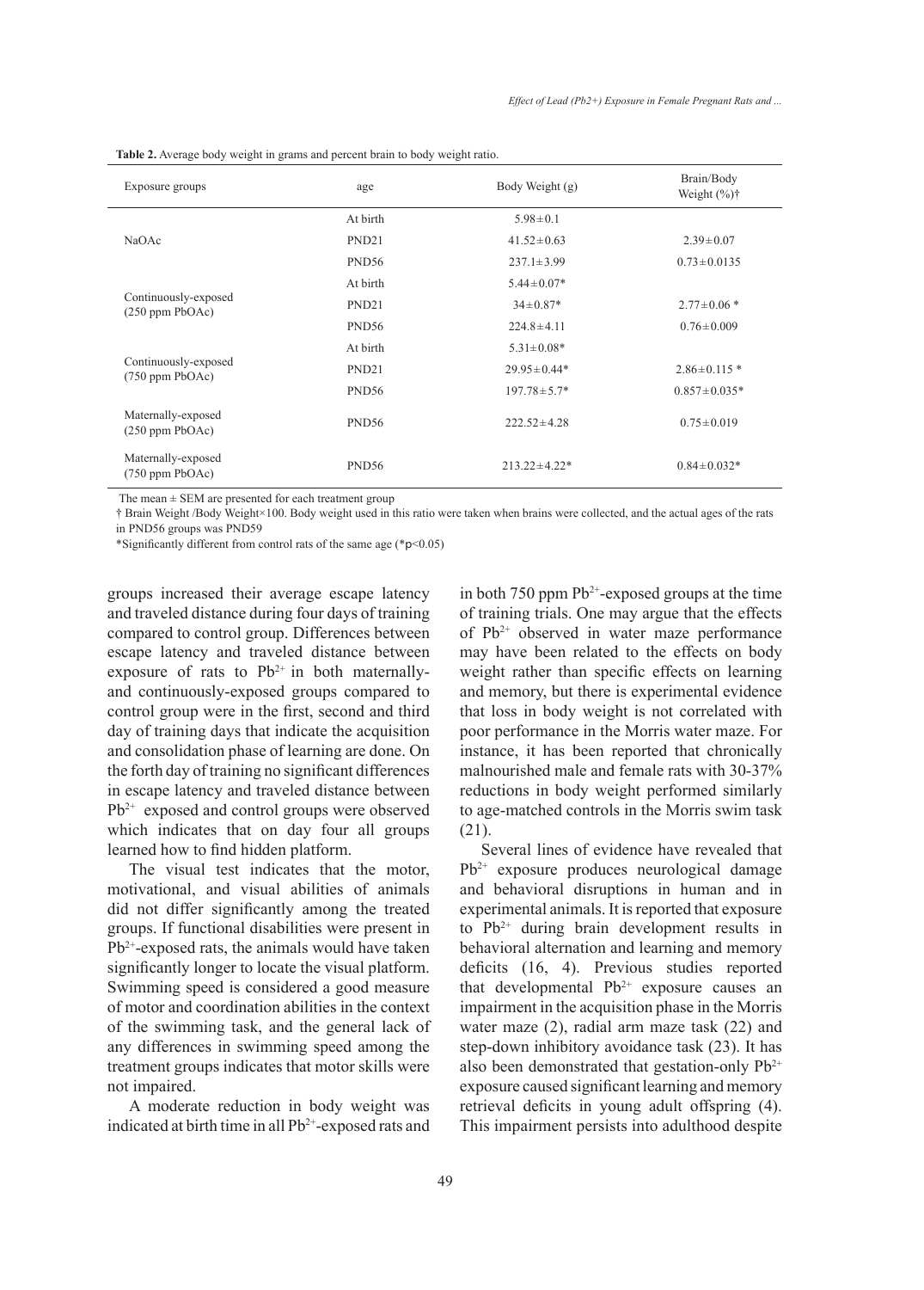the removal of  $Pb^{2+}$  exposure at weaning (9). Recently, It is reported that developmentally low level lead exposure does not impair spatial learning when they are tested in adulthood but reduces neurogenesis in adult rat hippocampus (24), but in this study the age of rats, training protocol and Pb concentration are different as compared to their study. There is some evidence that the developing relative to the mature brain is more susceptible to neurotoxicity of lead (15) because of that there is a few studies about effect of lead on adult brain. It is reported that post-weaning exposure did not produce learning and memory impairment (9).

Our finding in present study is consistent with the previous study which indicates that developmental exposure cause spatial memory impairment; also we found that dams that were exposed to the same concentration of  $Pb^{2+}$  did not show any impairment in memory, 750 ppm PbOAc maternally exposed animals that were exposed to  $Pb^{2+}$  during gestation and lactation and their  $Pb^{2+}$  level in brain at the test time was low, showed impairment in memory. These findings are consistent with the hypothesis that there is a developmental window of vulnerability to  $Pb^{2+}$ neurotoxicity.

The hippocampal formation is widely considered to be the major site of action of lead on the brain (10), and the NMDA receptor has been demonstrated to play a key role in synaptic plasticity underlying learning and memory (25). It was found that learning and memory deficits caused by hippocampal damage are similar to those found in lead induced neurotoxicity (26). Biochemical and electrophysiological studies have shown that lead interacts with the NMDA receptor complex and inhibits receptor activation. It has been suggested that the effects of  $Pb^{2+}$  on the NMDA receptor complex may be responsible at least in part, for some of the learning deficits which have been identified in experimental animals exposed to  $Pb^{2+}$  during early development (27).There are some evidences that NMDA receptors in hippocampus of young rats are more susceptible to inhibitory affect of Pb2+. In vitro studies from different laboratories have shown that inhibition of NMDA receptor function by Pb is greater in neuronal membrane preparations from young rat brain (28) or in

young hippocampal neurons in culture (29) than from adult brain membranes or older hippocampal neurons in culture. Also, marked changes in NMDA receptors were measured in the hippocampus of young but not adult rats chronically exposed to Pb during development (30). Specifically, it has been suggested that the developmental expression of NMDA receptor subunits result in population of receptors expressing differential sensitivity to inhibition by Pb (31).

Some differences in brain concentration of  $Pb^{2+}$  were observed between groups. Concentration of  $Pb^{2+}$  in brain tissue of both 250and 750ppm continuously-exposed rats and in PND21 of both group were about 50% higher than that of adult rats. These differences in  $Pb^{2+}$  concentration may be due to the fact that in developing rats, the gastrointestinal tract can absorb a greater percentage of the ingested  $Pb^{2+}$  than in adults (32). Also, the blood-brain barrier, which when fully developed excludes many toxic substances from reaching the brain, is more likely to be compromised during childhood, allowing a greater percentage of the absorbed  $Pb^{2+}$  to enter the brain (21). Then, another explanation for memory impairment in developmentally exposed animals but not in adult animals ,observed in this study, is higher level of Pb2+ accumulation in brain tissue of developmentally exposed rats.

In conclusion, The current findings could indicate that developmentally exposed rat to  $Pb^{2+}$ show impairment in spatial memory in Morris water maze task, but dams that are exposed to the same concentration of  $Pb^{2+}$  did not show impairment in swim task performance in Morris water maze. This finding is direct evidence that demonstrate the more susceptibility of developing brain than adult brain to  $Pb^{2+}$ neurotoxicity.

#### **References**

- (1) Goyer RA. Lead toxicity: current concerns. Environ. Health Perspect. (1993) 100: 177-187
- (2) Jett DA, Kuhlmann AC, Farmer SJ and Guilarte TR. Age-dependent effects of developmental lead exposure on performance in the Morris water maze. Pharmacol. Biochem. Behav. (1997) 57: 271-279
- Lanphear BP, Dietrich K, Auinger P and Cox (3)C. Cognitive deficits associated with blood lead